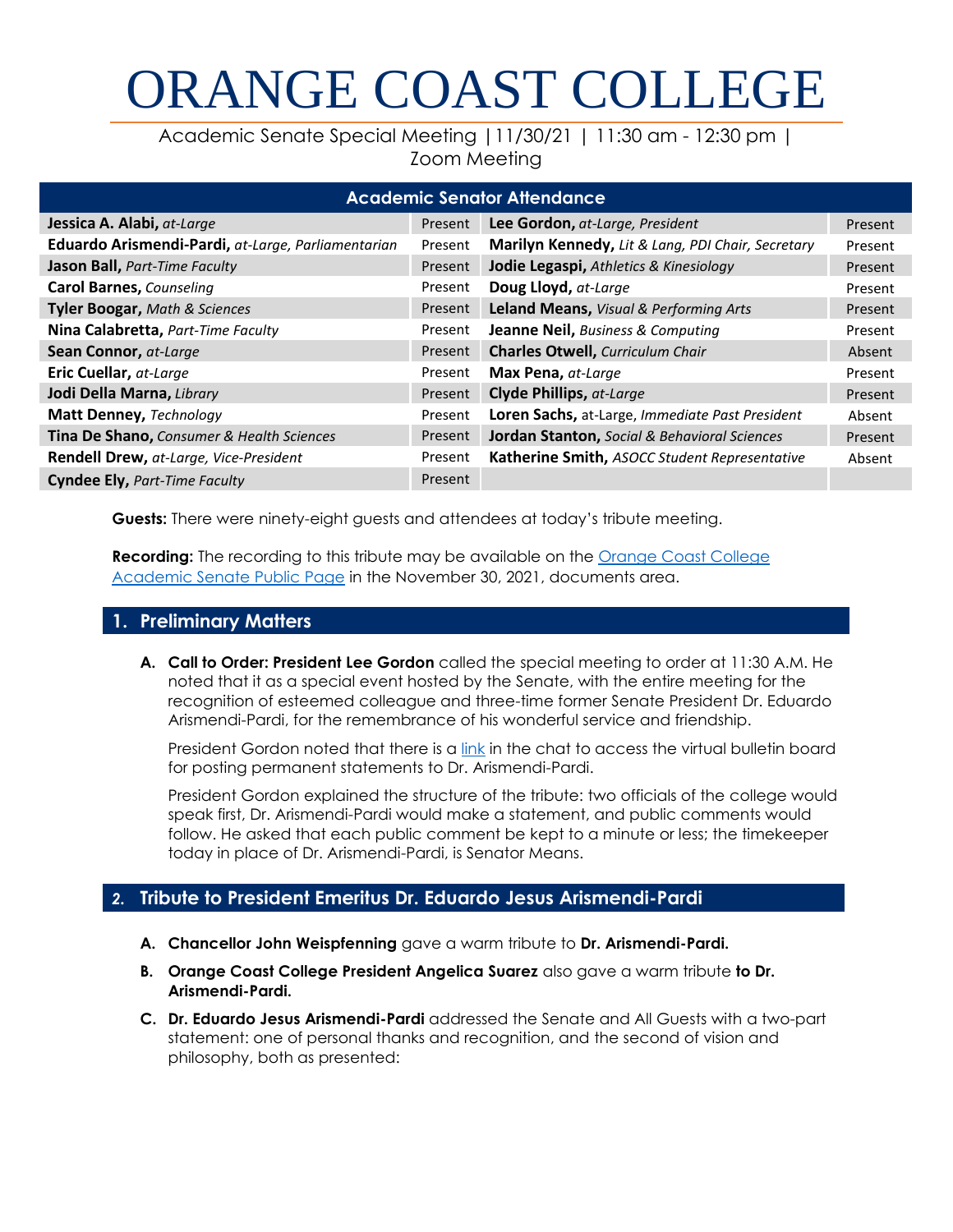**Personal Thanks and Recognition:** I just wanted to say how humble I am to be here today. I was thinking about what I wanted as a retirement present. I would like to pronounce and mention the beautiful names of my students and the people who I owe so much of my success because I could have not done it, had it not been for you. Today it is not about me. Today is about you and so I'd like to mention the students that I have here, and I have a few prepared remarks. I lecture for a living, and I am so nervous, and I don't know why. I'm just incredibly nervous.

The first thing that I'd like to do is, I would like to introduce my family. First of all, the love of my life, my best friend, my confidante, the woman I love most in this life, my wife Cheryl Arismendi. I love you, Cheryl. My son who is visiting from Japan Mikhail Arismendi. I love you son, thank you for being here with me. My brother, a retired federal agent, Anthony J. Arismendi. Tony thanks for being here today. I love you. I'd like to introduce my father and his wife, the Reverend Edward Arismendi and Helen Arismendi, my stepmom. I love you so much. Thank you for being here. My mother Cecilia Pardi De Ramia. My sisters Angela Maria Arismendi-Pardi and Maria de los Angeles (Mao) Arismendi-Pardi-Wong. My nephews Anthony Rocco Arismendi and Dylon Arismendi.

I would like to also mention my mentors and friends who were very close to me during my career. The first person I like to acknowledge is Dr. Scott Bollens, UCI Professor of Urban Planning and Public Policy and the Warmington Endowed chair of Peace and International Cooperation. Dr. Bollens, when I met him, I was a large person in a small world, and he taught me how to be a small person in a large world. I thank you so much for your mentorship. There is a person who I really became so close in the last few years. I have a term for him, and I called him "Mi Carnal." We are related by blood, and he is truly an Arismendi-Pardi. That person is Professor Eric Cuellar. When I think about Professor Cuellar the words [Virtus quae nos coniungit mors non separabit], which my friend understands to be "*la virtud que nos une, la muerte no separara."* I just said, "the virtue that unites us, death shall not separate." I would also like to acknowledge Professor Clyde Phillips. Thank you for assisting and helping our Umoja students. Dr. Rendell Drew, I met you when you were an administrator at the Coastline Community College, and you taught me so much. You always brought the administrative perspective, which we faculty, sometimes fail to recognize. I owe a lot to a man that I'm going to miss so much.

A person that was in the background, and my success in the Senate would have not been possible without this person. His name is Academic Senate President Lee W. Gordon. I am going to miss you so much. I'd also like to acknowledge Dr. Sheri Sterner Dean of Research and Planning and Institutional Effectiveness. She became very close to me and very supportive. I had the distinct pleasure of calling her Dr. Sterner when she received her doctoral degree and her dissertation with work in student equity and critical race theory issues. Also, Dr. Michael Mandelkern, you and I have been friends ever since you came to the college. I had the distinct pleasure of teaching your son, Neil, who took my calculus class. He graduated from the American Maritime Academy, and he is doing very well, very successful. I would also like to mention two professors that always reminded me about the love of teaching. That is Professor of English Nina Floro from Skyline College and Emeritus Professor of Mathematics Pat Deamer.

I'd like to mention my former and current students. Sabah Amjadi earned her BS degree from UCI in Biology. You are like a daughter to me. Dr. Morvarid Tavassoli, MD was in my pre-calculus class. Dr. Tavassoli earned her degree after transferring from OCC from Stanford University, in English. She received her medical degree from UCR, and I had the distinct pleasure of seeing her take the Hippocratic Oath. I'm so proud of you, Morvarid,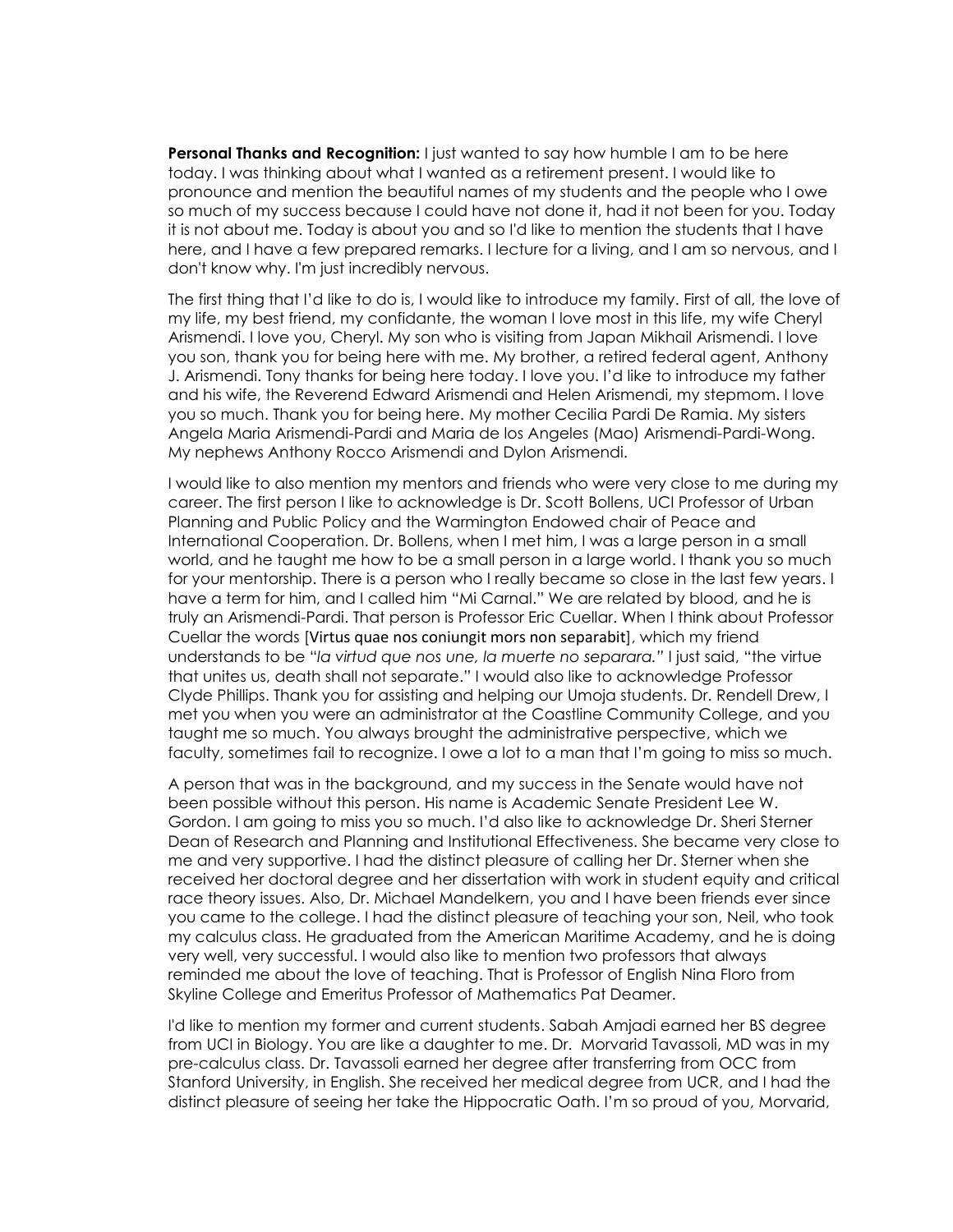you are my Iranian daughter. She is now a physician in residence. I would like to also acknowledge Nancy Estrada who is working on her Spanish degree and aspires to follow the footsteps of Dr. Suarez.

Dr. Suarez, thank you so much for giving up your time to my sister Nancy Estrada. Also, Dr. Adriana Magallanes, who did a dissertation in Ethnomathematics, and her work was so phenomenal that was cited in the *Journal of Ethnomathematics*. John Ritchie, you are like a brother to me. He is a former U.S. Marine. He earned his BS degree in Electrical Engineering from UCI and recently completed a Master of Science in Electrical Engineering from UCLA. Pavrviz Razghmsnesh earned his BS degree in Mathematics from the University of Washington and completed his Master of Science degree in Financial Mathematics from the University of Southern California. Our very own Dr. Madjid Niroumand was my student in finite mathematics, I believe it was in the 1990s. I still remember him asking me questions. Thank you so much for all your contributions You are definitely someone I learned so much from. Katerina Malacova received her BS in social work. Recently, she sent me a card that she is planning to work on her Masters in Social Work at Cal State Long Beach. I would like to acknowledge the presence of Dr. Emma Traore who was my student in calculus, too. She went on to receive a Bachelor of Arts in pure mathematics from UCLA followed by a Master of Science and Engineering from Claremont Graduate University. Then, a Master of Science in Mathematics at Wichita State University and culminated her studies with a PhD in Statistics from Rice University. Dr. Emma probably knows a lot more statistics that I've ever hope to learn in my entire life. Nicholas Connery is transferring to UCI to work on his Mechanical Engineering degree. Thao Nguyen is here with us. She completed her BS in Economics from UC Berkeley. Nellie Antonio is transferring to pursue her BSN. She has completed her degree in Nutrition at OCC. I have Dulce and Joshua Jackson. They met in my class in 2013, I believe. They fell in love, so my classes do have an element of love in my classes. Dulce received her BA in Public Health from Cal State Fullerton. She is working towards her MSW, and Joshua earned his BS degree in Computer Science. Nicole Henry, I met her in my pre-calculus class, I believe, when we used to have the Lewis building. She went on to earn a BS in pure / theoretical mathematics from UCLA. She completed her Masters of Science in Applied Mathematics from Akron University. U.S. Marine Surgeon John Crosson, RN; he is pursuing studies in psychology specializing in trauma. Alex Parkin, former student trustee who is working on his BA in Theatre from UC Berkeley. Nikolai Bremmer is working on his as Emergency Management degree.

Adam Garcia is Nancy Estrada's son I had the pleasure to tutor in calculus. Antonio Rodriguez, who is a former U.S. Marine, he is my friend and working on his engineering studies. Brandon Christie is visiting us from Columbia University. He is working on his BS degree in Statistics and Mathematics. Joe Venegas was a former student trustee. When he was a trustee, he was in my class. I was always so nervous when he was in my class because he was a trustee. I learned so much from him. It is wonderful to see you here. Randy Sanders was my student in statistics. Jocelyn Rios. Dr. Ricardo Jara your friendship and support has been incredible. Summer Shafiei completed a number of automotive technology degrees and certificates. She works in a man's world and I'm so proud of her. Dr. Randa Wahbe was my student also is a friend. She is a professor of English at Cypress College. Luke Aronson is working on a combined BS and MS degree in Marine Biology from UCSD. Dr. Patricia Gazda earned her doctoral degree from Cal State Sacramento in Educational Leadership with an emphasis in Astronomy Education. Andria Gazda was her daughter. She took my class in statistics and is working on transferring to pursue doctoral studies in Japan for her MS and PhD in data science and computational biology.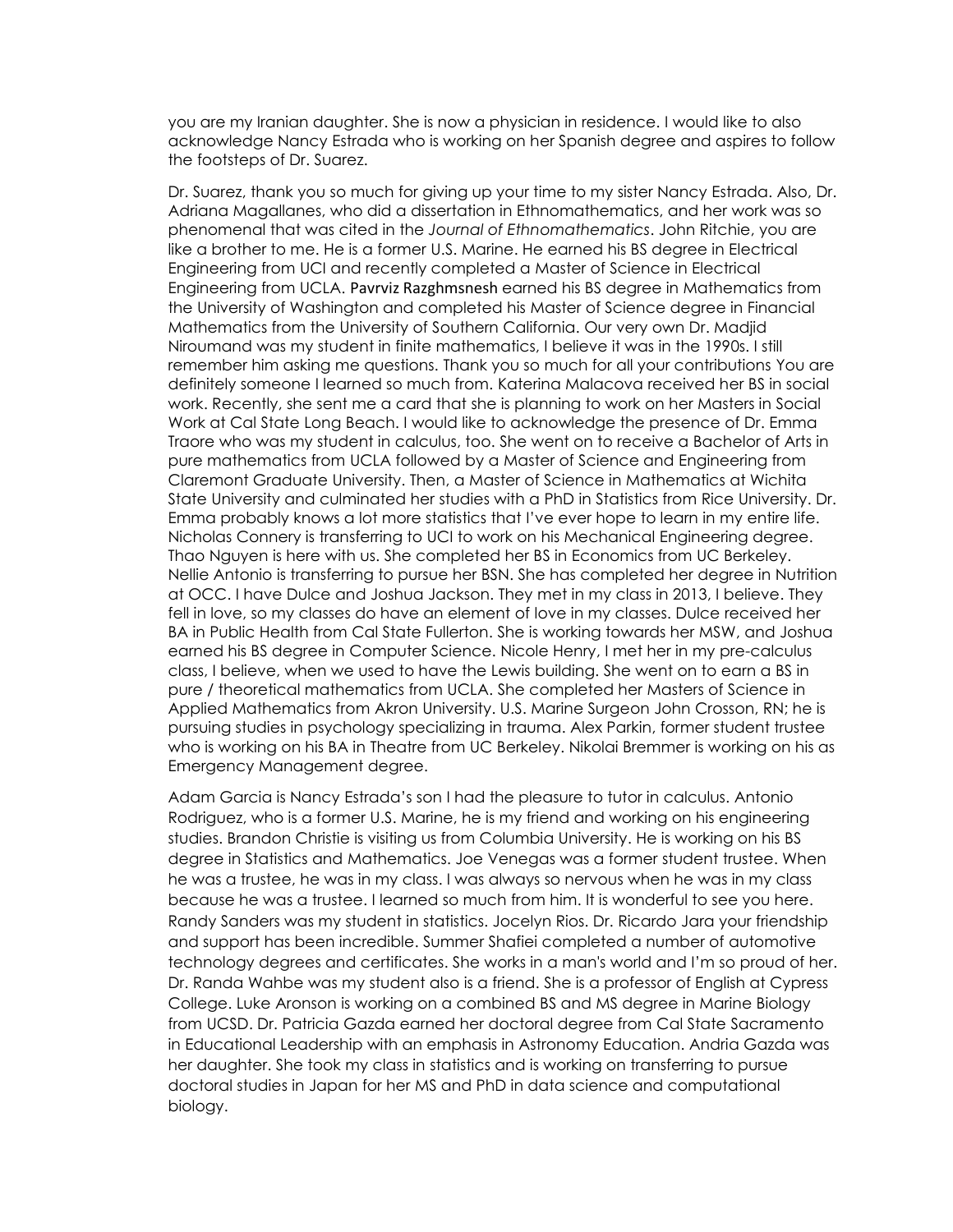I would like to acknowledge Orange Coast College Faculty Professor Tyler Boogar; thank you for your leadership as department chair. You have been a tremendous friend to me. Professor Steve Spencer, we spent so much time working to try to reach out to our student athletes who struggled with math. Professor Emeritus Nick Contoupolous. We were hired back on August 21, 1991, and I still remember the many contributions you made in my research in Ethnomathematics by always talking to me and introducing me to argue astrology. Professor Emeritus Steve Goetz I get to see you every Sunday and you have always been so supportive to me. Professor Dennis Morgan I enjoy the conversations we had about how to strategize. Professor Alex Rojas, thank you so much for your dedicated work to our student veterans. Professor Jeanne Neil you are a sister to me. You gave me a book on February 5, 2015. It is one of my most treasured possessions. I read that book and it has influenced my life and it has led me to write another book, which you are familiar with because I send you excerpts of it. I would like to mention and acknowledge the incredible support of Victoria Blackstock. She is my colleague. She's a classified supervisor. My life teaching on Zoom would have been a disaster had it not be for her valuable help.

Dr. Angelica Suarez there are no words for me to express how grateful I am. I was terrified at first and then I heard your story. I was deeply moved when you talked about your experience and how you came to us. You gave me the gift of reflective listening when I needed to talk to someone. I thank you so much for giving me that opportunity. Professor Mailyn Kennedy without your attention to detail my leadership in the Senate would have been nothing. I am envious of your attention for detail and precision. Academic Senate President Emeritus Loren Sachs thank you for your support all these years. I had the distinct pleasure of getting to know our chief instructional officer Michelle Grimes-Hillman. The only regret I had is that I wish you would have come sooner or have met you much longer than I had. Professor Rob Schneiderman, you are a friend, we have known each other for such a long time. I want to take the time to say thank you for all the work that you have done on behalf of the faculty. You have a tough job. You're criticized, you're liked, and you're disliked. It is a thankless job. You're putting out fires. Thank you so much for your years of dedication and for helping me. I'd also like to thank Bob Fey. He is basically the rock of the Coast Federation of Educators in terms of all his knowledge about the contract.

Dear Colleagues, Students, Administrators, Family, and Friends:

I am incredibly humbled and honored to be addressing you today and to say goodbye as I retire at the end of this semester. I would like to take this time to publicly thank each and every one of you and please forgive me if I did not mention your name. Most importantly I would like to thank the students from whom I have learned so much and who have surpassed me in so many ways, as evidenced by my listing of their accomplishments; to me that is an absolute joy.

**Vision and Philosophy:** Somewhere I read some recorded ancient words of wisdom that alluded to a time for all seasons under the canopy of heaven. A time to begin and the time to end. I believe that there are no endings but just beginnings. Between the two constructs there is a time of being in the void, a time in the wilderness. This is a time for transformation from what once was to what will be. I have taught a few things to these students present here today but they have taught me far more than I have taught them. For that my gratitude is in immeasurable, infinite, and completely unbounded. I believe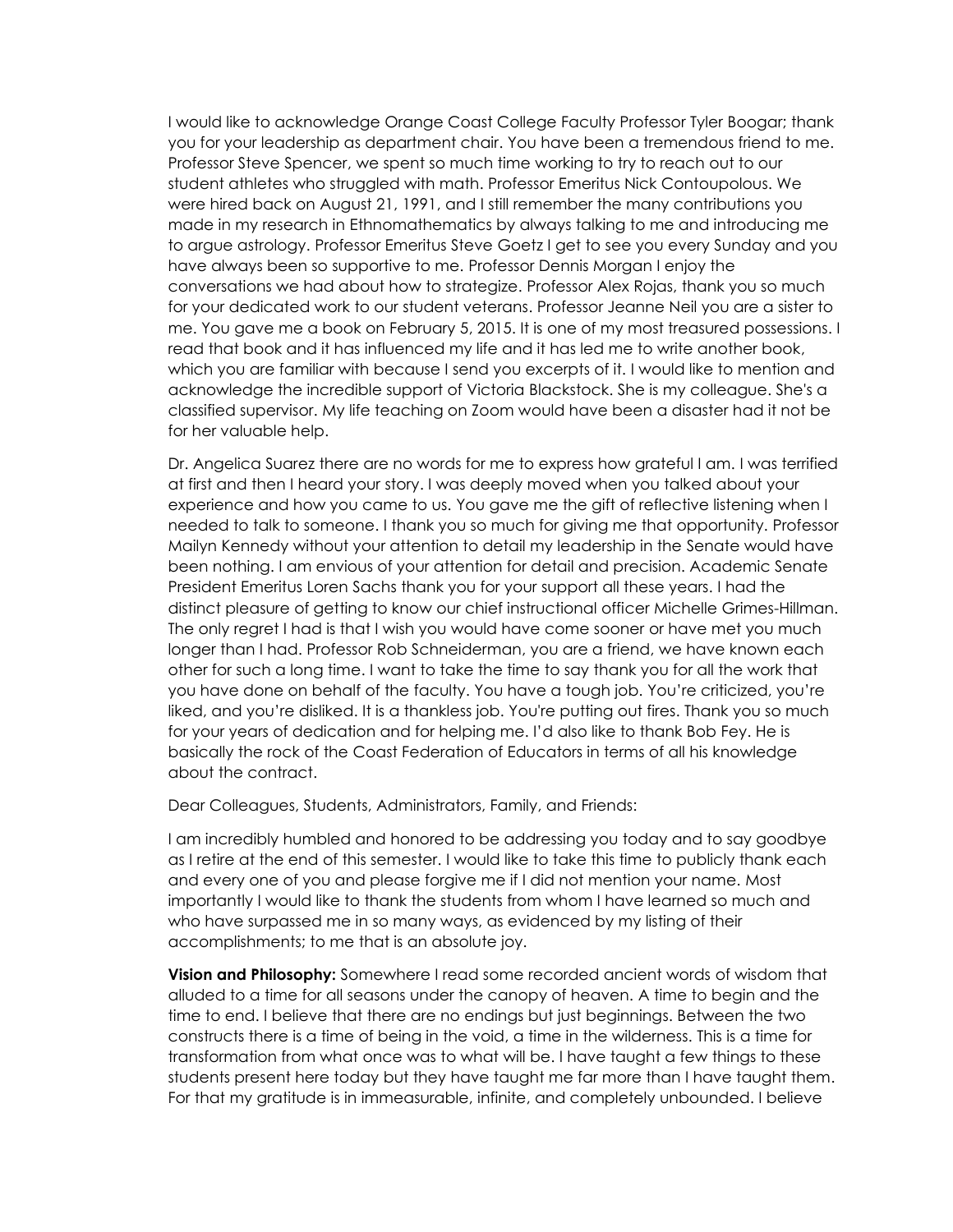that in many ways my former students, as well as my current students, those who see me with favor, as well as those who do not, have taught me so much.

What I have learned from my students is that I'm basically a caterpillar crawling on a beautifully embroidered carpet where all I see are colors and shapes shifting randomly without meaning or purpose. I do believe that in many ways, each of us is a caterpillar and what we see as the end of the world is what the Master calls a butterfly. Once transformed and flying above the carpet of random patterns, shapes begin to connect, and a purpose is thus revealed. My students taught me the meaning of what I love the most about education and I contemplated that word for quite some time. The word *education* comes to us from the Latin words *educare* and *educere*. The former means to mold to train, whereas the latter means to draw out. Education, in my view, is far more than a set of marketable skills. It is a choice. It is a journey that ends only when our physical existence rests on the sepulcher. The last five years of my career have been very difficult, but I know there is something for me to learn from this experience. I believe that the experience will be a transformational one. I also believe that one day I will see that there was a purpose. For now, the only thing I can do is to be impatiently patient and fight the good fight while keeping the faith and finishing the race.

One of the greatest lessons that I learned from all of you is to be like a tree. I sincerely hope that as each of you continue your personal and professional journeys at the various points of the caterpillar stage, you will remember, six things that I learned as I contemplated being like a tree and crawling as a caterpillar to seek transformation.

When I contemplated being like a tree I learned six important guiding principle, the first thing I learned was to stay grounded. The second one was to connect my roots. The third was to be willing to turn over a leaf. The fourth, to bend before I break. The fifth, to enjoy my natural beauty and continue the journey. Six, to keep on growing.

Dear Colleagues, Students, Administrators, Family, and Friends: I ask you to honor the process of transformation and the process of change. Remember that you will experience paradigm shifts. Keep in mind the word *paradigm* comes from the Greek *paradeigma* (*Пαδειγμα*) which means a new pattern or a new perspective. As you encounter a new paradigm shift remember to always honor the process and allow it to unfold as it was meant to be. Rushing while in the wilderness of transitions to a new beginning, will only cause the beginning to come to an abrupt end, just as forcing a rose to bloom will result in it being wilted. Remember that forcing the child to walk before being ready will cause pain and suffering.

As I end my remarks, I sincerely hope you will contemplate being like a tree and to honor the process as you continue your own respective journey as a caterpillar to be transformed over and over again in the beautifully embroidered carpet of personal and professional life.

I wish you the very best of life and may you find that which you are searching for, and I thank you from the bottom of my heart. My career has been a wonderful experience because of you. I owe so much to every person in here, even those that did not have my favor or did not favor me. I am so honored I will take this to my retired life. I sincerely hope that you will continue your journey but remember to honor the process. Thank you so much for giving me this opportunity of a lifetime to be able for me to tell you how much I love the teaching profession and how deeply blessed, really deeply blessed, I am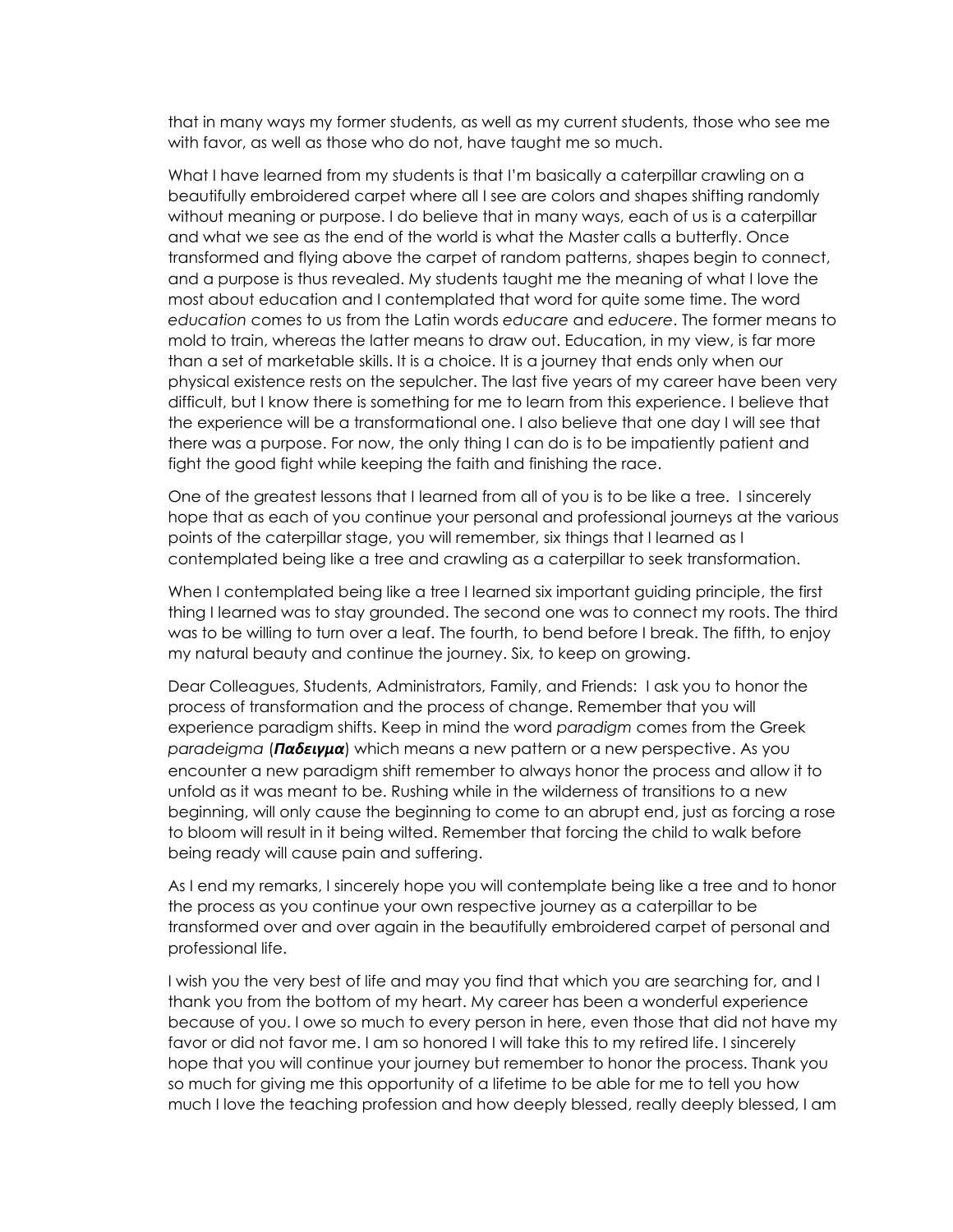for everything you have done for me. You have given meaning to my life professionally and personally. I am a better person because of you. Thank you so much.

#### *After Dr. Arismendi-Pardi's remarks ,the following meeting attendees voiced their tributes remarks to Dr. Arismendi-Pardi.*

Sahba Amjadi, Jessica Ayo Alabi, Cheryl Arismendi, Jason Ball, Patty Banday, Brian Baumgartner, Tyler Boogar, Eric Cuellar, Patricia Deamer, Renee DeLong, Rendell Drew, Elizabeth Evans, Nino Floro, Andrea Gazda, Dr. Patricia Gazda-Sullivan, Lee Gordon, Michelle Grimes-Hillman, Nicole Henry, Dennis Kelly, Marilyn Kennedy, Katerina Malarova, Jim Moreno, Thao Nguyen, Madjid Niroumand, Dr. Rebecca Ogaz, Parviz, Clyde Phillips, Summer Shafiei, Sheri Sterner, Hoa Tao, Morvarid Tavassoli.

### **3. Adjournment of the Special Meeting**

**President Gordon** adjourned the meeting at 12:40 p.m.

#### **4. Approval of the Minutes:** December 14, 2021

**MINUTES:** First draft written by Beatriz Rodriguez, Administrative Assistant to the Senates. Revision of first draft and Senate-approved drafts written by Senate Secretary, Marilyn Kennedy, who also distributes the final Senate-approved version to the Chancellor, Board of Trustees members and secretary, union presidents, GWC and Coastline Academic Senate presidents, OCC College President and faculty as per OCC Senate bylaws.